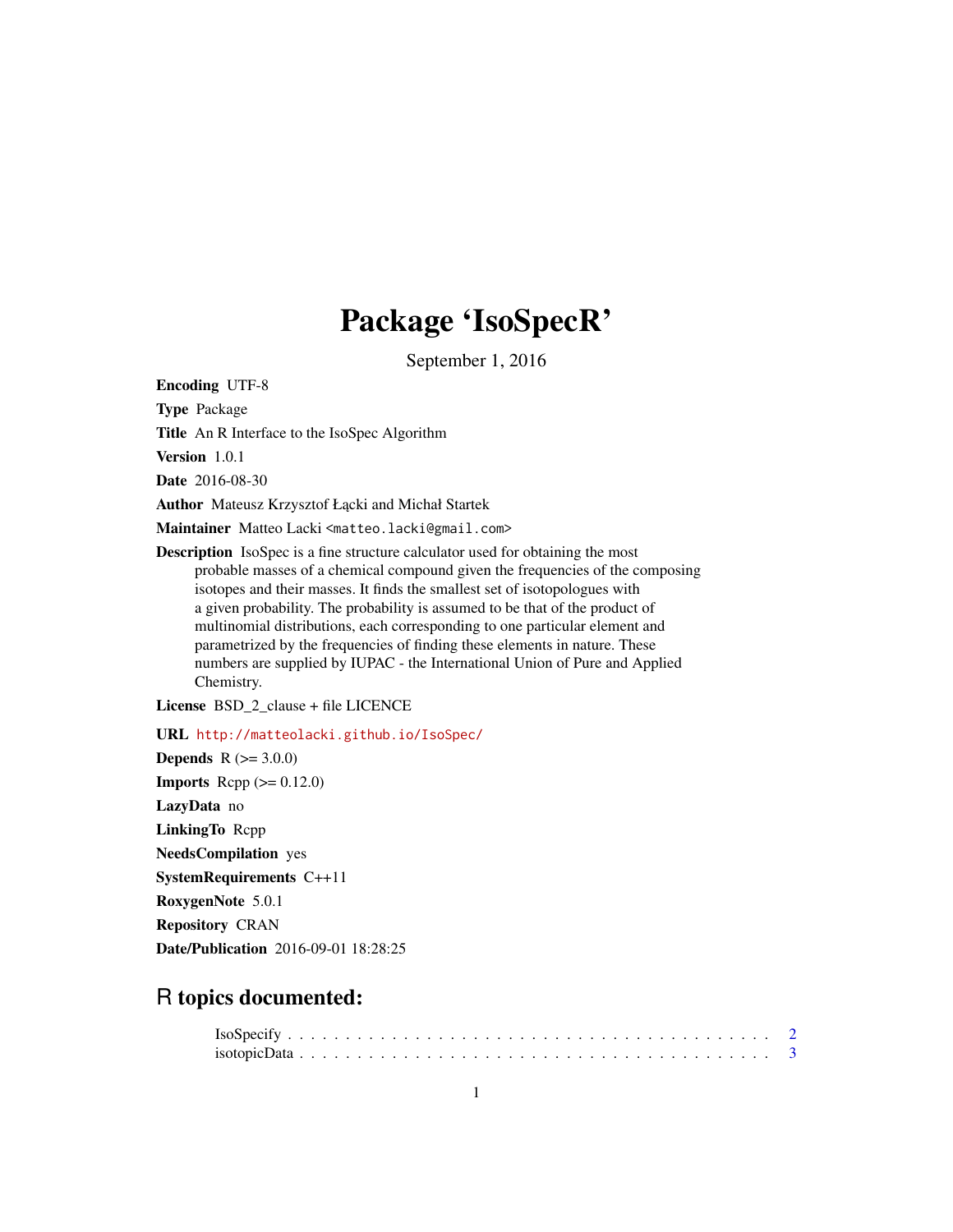#### <span id="page-1-0"></span>**Index** [4](#page-3-0)

#### Description

IsoSpecify is a wrapper around Rinterface for the C++ implementation of the IsoSpec algorithm.

#### Usage

```
IsoSpecify(molecule, stopCondition, isotopes = NULL, fancy = FALSE,
algo = 0, step = 0.25, tabSize = 1000)
```
#### Arguments

| molecule      | A named integer vector, e.g. c(C=2, H=6, 0=1), containing the chemical formula<br>of the substance of interest.                                                                                                                                                                                                                                                                                                                                                                                    |
|---------------|----------------------------------------------------------------------------------------------------------------------------------------------------------------------------------------------------------------------------------------------------------------------------------------------------------------------------------------------------------------------------------------------------------------------------------------------------------------------------------------------------|
| stopCondition | A numeric value between 0 and 1.                                                                                                                                                                                                                                                                                                                                                                                                                                                                   |
| isotopes      | A named list of isotopic information required for IsoStar, e.g. isotopicData\$IsoSpecShortList.<br>The names must be valid element symbols. Each enlisted object should be a<br>data. frame containing columns element (specifying the symbol of the ele-<br>ment), mass (specifying the mass of the isotope), abundance (specyfying the<br>assumed frequency of finding that isotope).                                                                                                            |
| fancy         | Logical. If TRUE, then the algorithm's results are presented in a dataframe, sorted<br>increasingly with mass. ATTENTION!!! Sorting by mass compromises linear<br>operating time and should be avoided in large scale computations. Then again -<br>who would use R for that?                                                                                                                                                                                                                      |
| algo          | An integer: 0 - use standard IsoStar algoritm, where stopCondition specifies<br>the probability of the optimal p-set, 1 - use a version of algorithm that uses pri-<br>ority queue. Slower than 0, but does not require sorting. 2 - use a threshold ver-<br>sion of the algorithm, where stopCondition specifies the height of the pruned<br>peaks. 3 - for the threshold version of IsoStar with stopCondition being the<br>percentage of the highest peak below which isotopologues get pruned. |
| step          | The percent of the the percentile of isotopologues in the current isolayer, specy-<br>fying the cutoff for the next isolayer. It has been optimised and better not change<br>the default value.                                                                                                                                                                                                                                                                                                    |
| tabSize       | A technical parameter: the initial size of the C++ dynamic table containing the<br>results. Better not change the default value.                                                                                                                                                                                                                                                                                                                                                                   |

#### Value

A list constaining the masses, logarithms of probability, and the tags of isotopes making up the molecule.

#### Examples

res  $\le$  IsoSpecify( molecule = c(C=10, H=22, O=1), stopCondition = .9999)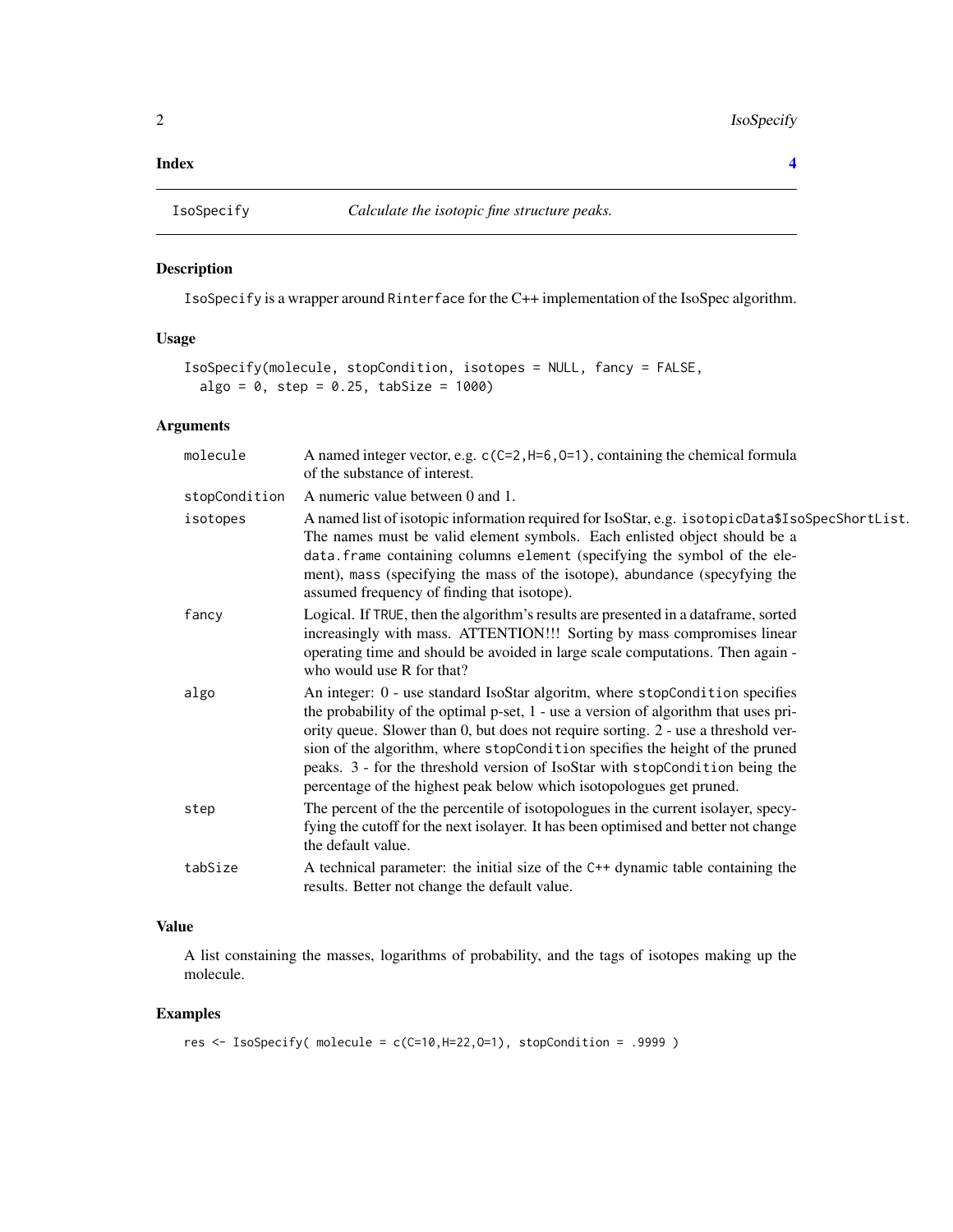<span id="page-2-0"></span>

#### Description

A list of data frames or table data frames (dplyr like), containing different information on isotopes.

#### Usage

isotopicData

#### Format

A list of 6 tbl\_df's or data frames, each constaining:

element The symbol of an element from Mendeleev's periodic table.

isotope String composed of the nucleon number and the symbol of element.

mass Isotope's Mass in Daltons.

- abundance The abundance of the isotopes. In case of enviPat data abundances do not sum to one. In case of all other, they do.
- ratioC As in enviPat reference manual: "Maximum number of atoms of an element for one C-atom in a molecule, based on 99.99 % of case molecules".

#### Source

R Package enviPat and Commission on Isotopic Abundances and Atomic Weights, CIAAW, [http:](http://www.ciaaw.org/index.htm) [//www.ciaaw.org/index.htm](http://www.ciaaw.org/index.htm).